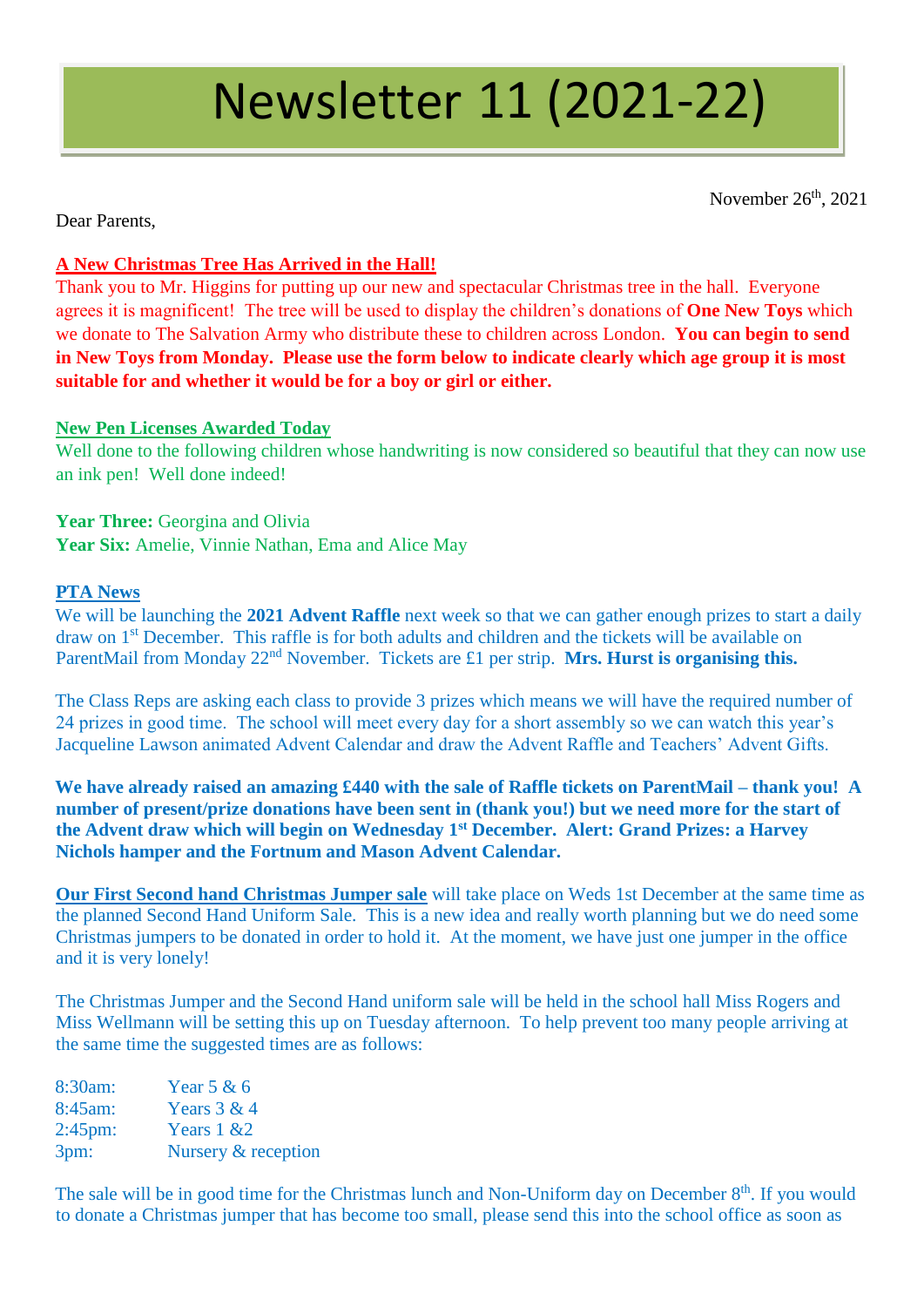possible.

# **More News about the "A Day in My Digital Life" competition**

For some unknown reason, I mistakenly left Elizabeth in Year One out of the list of winners last week. Many apologies to Elizabeth and her family.

## **News From The Charity Committee**

- 1. Annual Smartie Appeal for The Passage has started really well. Please make sure to end in the refilled tubes on Monday as Emma C and Emma E in Year Three are busy ticking off the returned tubes and the Charity Committee are to begin the coin counting on Monday.
- 2. Thank you to everyone who has sent in food for our revamped **School Food Bank**. The Food Tub is filling up nicely! Well done to Nursery and Reception classes for using their Harvest theme to donate food this week – thank you!
- 3. **A cake sale on December 3rd in aid of Cancer Research UK thanks to magnificent lobbying from Imogen (Y3)**. Please send your donations in on the day or well wrapped the day before. Please do your best not to include items which contain nuts

# **Stars of the Week**

**Nursery**: Angelina has had a fantastic week and we have all been really excited to see her gaining more confidence in class. She really enjoys playing with all the different activities in Nursery and is extremely kind and caring to her friends. She is an excellent role model and deserves to feel very proud of herself, as we do. Well done, Angelina! You are a star!

**Reception:** Congratulations Noah, you are our Star of the Week! You have been doing such a great job listening and are always showing fantastic efforts with your learning. Keep it up!

Year One: The Star of the Week is Aram. He amazed us with his enthusiasm for and knowledge about animals in Science. He made lots of valuable contributions on the carpet and has been working very hard this week.

**Year Two**: Harri-Ella you are our Star of the Week. You have been working incredibly hard this week during Maths lessons. We have been so impressed with how focused you have been.

Year Three: Isabella- You continuously act as a role model for everyone in Year 3. You are so determined and dedicated in all aspects of school life, it is fantastic to see! Your positivity amazes me each and every day!

Year Four: Hector, you have tried your very best at English and Maths this week. You have also shown kindness when helping a classmate with Maths.

**Year Five**: Phoenix has had a great week. She has continued to work hard and produce some fantastic work, particularly in maths when undertaking work on time and also when measuring length using centimetres and millimetres. Brilliant work!

**Year Six**: Vinnie has had a super week. He has been working tremendously hard – his short division this week has been brilliant. Well done, and keep up the amazing attitude towards your learning!

### **Buster's Weekend Friend**

This week, Buster is going home with Alice (Y6). This is because she shows such kindness in all she does. She is generous with her own belongings as well as her time, enthusiasm and positivity. Alice is hard working and always contributes ideas in class. A worthy candidate for Buster!

**Teacher Angel:** This week, the children voted for Mr. Pearman. This is because he is very thoughtful and supportive towards both children and adults. They like that he joins in their games at playtime and he makes learning fun and enjoyable. When the announcement was made (very well by Archie and Salome Y5), all of Year Three were so happy; their smiles were a delight!